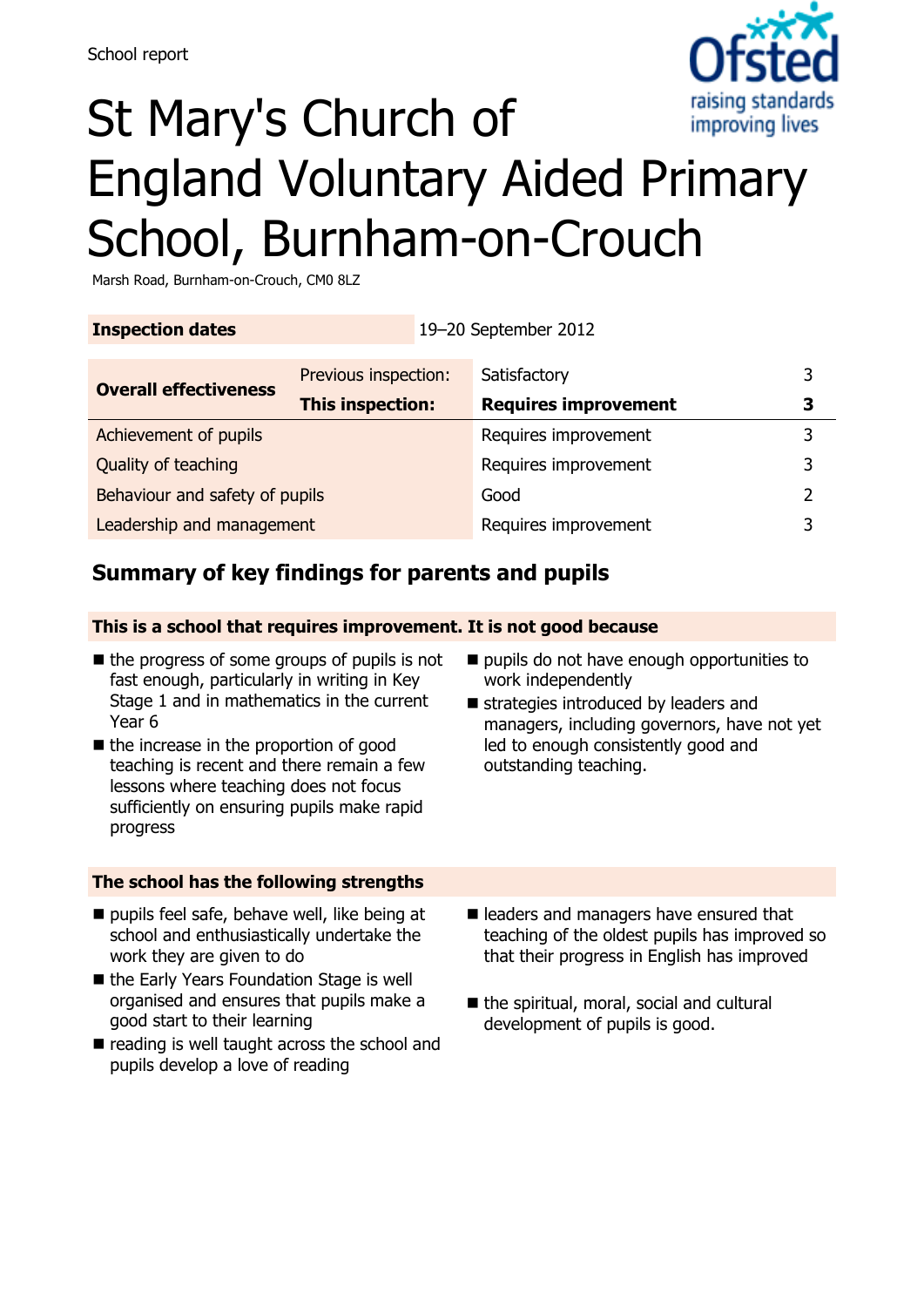### **Information about this inspection**

- Inspectors observed 18 lessons or parts of lessons delivered by eight teaching staff. Observations also included reviews of pupils' work, listening to pupils read, and sessions delivered by teaching assistants to support disabled pupils and those with special educational needs. Observations totalled approximately seven and a half hours.
- Inspectors had meetings with senior leaders, teachers, governors and pupils, as well as a representative from the local authority.
- Parents and carers spoke to inspectors informally at the start and end of the day. The 14 responses to ParentView, Ofsted's online survey of parental views, were also taken into account.
- At the time of the inspection, some of the pupils in Reception were attending school for half of the day as part of a staggered start.

### **Inspection team**

Andrew Saunders, Lead inspector **Additional inspector** 

Margaret Lewis **Additional inspector**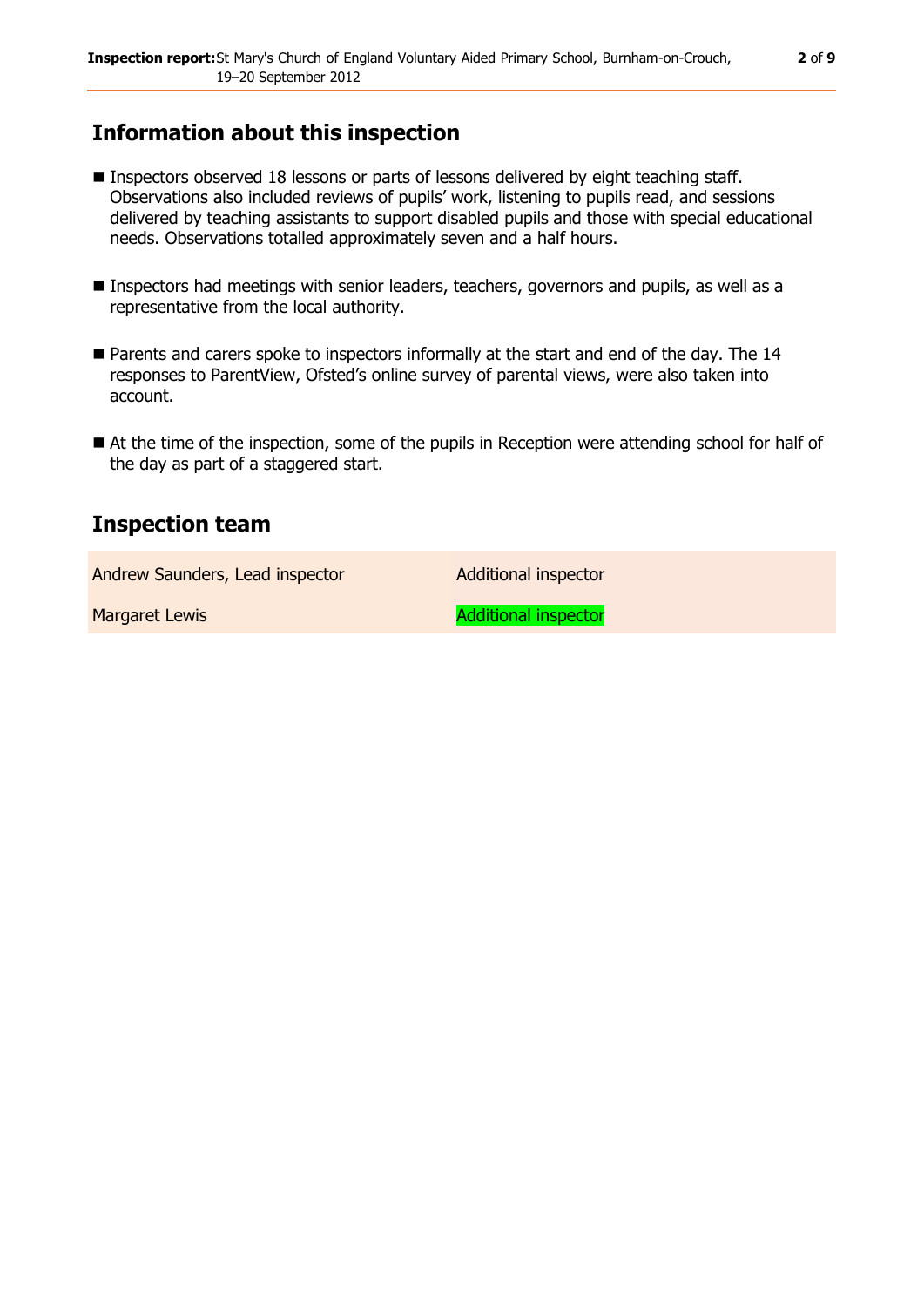## **Full report**

### **Information about this school**

- This primary school is smaller than average. There have been several changes to the leadership recently, including the appointment of a new deputy headteacher.
- The proportion of pupils eligible for the pupil premium is below average.
- Almost all pupils are White British; a very few pupils represent a range of other ethnic heritages. Almost all pupils speak English as their first language.
- $\blacksquare$  The proportions of pupils supported at school action, at school action plus or who are disabled or with statements of special educational needs are broadly in line with the national averages.
- The school meets the current government floor targets.

### **What does the school need to do to improve further?**

- **E** Ensure that all teaching is at least good and increase the proportion of outstanding teaching by:
	- providing training and other guidance that will raise teachers' expectations of what pupils are capable of doing, particularly in the case of the more able
	- making sure adults respond to pupils' developing understanding during each lesson, by adapting both their explanations and the tasks pupils are doing so that these are appropriately demanding and match the needs of pupils of different abilities
- Increase the rate of progress, particularly in writing, so that attainment rises to above average at Key Stage 1, and attainment in mathematics matches that in English at Key Stage 2 by:
	- making sure that the work set stretches pupils to the full extent of their ability, particularly in mathematics
	- allowing pupils to get on with their work as soon as they know what they need to do, giving them more time to work on their tasks.
- Improve the effectiveness of leaders and managers in evaluating the quality of teaching and quickly bringing about sustained improvements where they are needed.
- Improve governors' ability to evaluate the impact of the school's improvement plans and hold the school to account.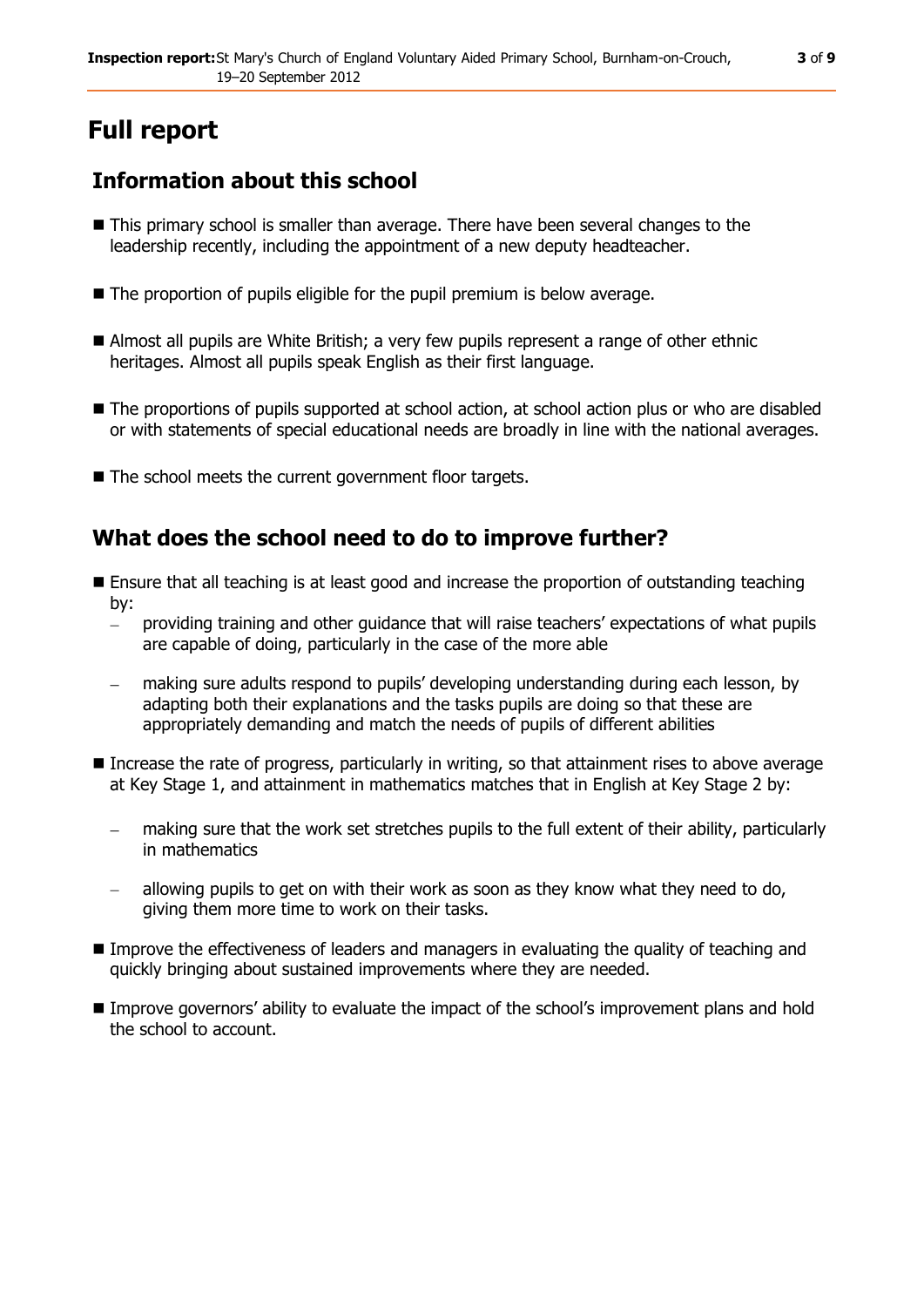### **Inspection judgements**

#### **The achievement of pupils requires improvement**

- When children join the school in Reception they have skills and knowledge which are often slightly below those expected for their age. They settle quickly into the routines and enjoy the activities provided, so that they typically make good progress in their learning.
- Progress is slower in Key Stage 1 than in Key stage 2 and attainment in Key Stage 1 has fallen below average, particularly so in writing. Recent evidence and lesson observations show that the pace of progress is increasing, but continues to require improvement. While these recent improvements in progress are encouraging, they need to be more widespread and consistent over time. Progress in writing has not been as strong for younger pupils, while progress in mathematics has not been consistently as strong for older pupils over time. The most recent group to finish Year 6, however, made good progress and their attainment was above average.
- Over the past year, a new approach to teaching writing has been introduced, which gives pupils opportunities to do longer pieces of writing and work more independently. This has had a considerable and beneficial impact on the standards of the oldest pupils but is less evident in the case of younger ones. The progress of pupils in the current Year 6 requires improvement in mathematics.
- The progress of disabled pupils, those with special educational needs and those eligible for the pupil premium meets expectations but is not sufficiently rapid to help them catch up with their peers, particularly in their writing. There is a wide range of strategies to support them and the school is beginning to analyse more closely how effective these are.
- The emphasis on reading across the school and the use of well-established strategies to promote the linking of sounds and letters (phonics) means that reading is a strength of the school and this is where pupils are most confident.

### **The quality of teaching requires improvement**

- Inspectors' observations confirm the school's view that the majority of teaching is good, but that some teaching requires improvement and that there is insufficient outstanding teaching.
- Clear expectations, good relationships and good subject knowledge mean that teaching is usually good in the Early Years Foundation Stage. However, when children choose their own learning, there is too little emphasis on reinforcing and developing their new skills, particularly in writing. At times children are expected to sit and listen to the adults for too long rather than getting on with their learning.
- Across the school, lessons are generally well planned and most teachers use the wellestablished systems to record how well pupils are doing and to provide them with work that matches their levels of learning. Here, data is being used increasingly effectively to inform discussions about pupils' progress and to refine teaching accordingly.
- During the best lessons, teachers ensure that work is challenging and that pupils check their progress at the end of the lesson. For example Year 1 and 2 pupils enjoyed connecting sentences to improve their stories, commenting how well they felt they had done. However, there are insufficient opportunities for pupils to take charge of their own learning and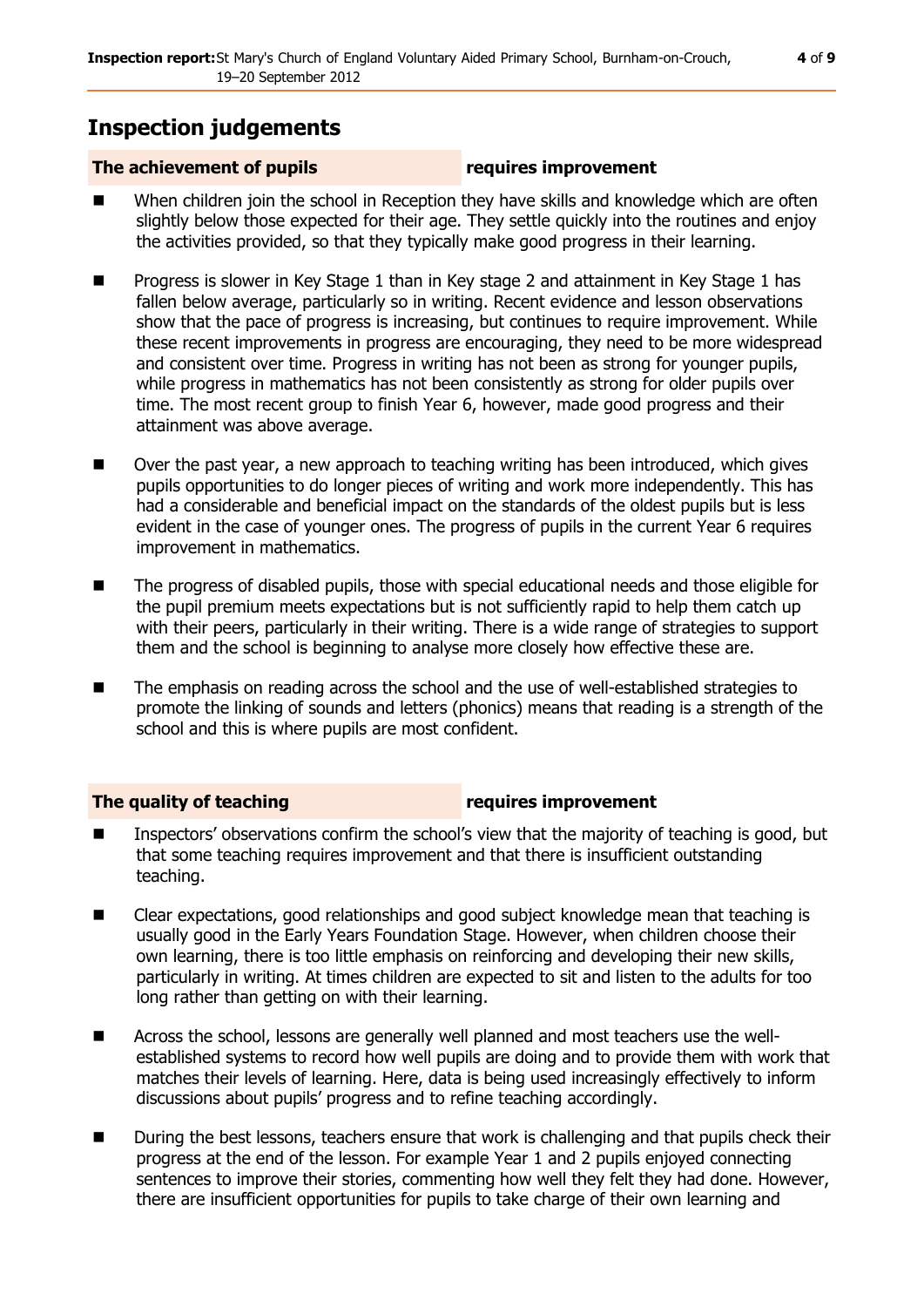develop the determination to challenge themselves to the full extent of their ability.

- In less effective lessons, adults spend too much time explaining what pupils need to do and this limits the amount of time that pupils have to do the work that has been set for them. This means they do not make as much progress as they should.
- There are also too many occasions when adults quide pupils too directly towards a specific outcome, rather than responding to the learning that is happening. This means that adults are too focused on ensuring pupils finish the task rather than making the best progress they can. As a result, some pupils who need more challenging work are too readily satisfied.
- The marking of books is increasingly being used effectively to help pupils reinforce what they have learnt. Pupils usually have opportunities to respond to these comments, and sometimes participate in assessing their own and each other's work against the success criteria, to decide if they have achieved the intended outcomes for the lesson. However there are too many occasions when these criteria are too easy. This constrains the progress of more able pupils in particular because the work does not stretch their skills sufficiently.

#### **The behaviour and safety of pupils are good**

- Pupils feel safe, enjoy being at school, and their attendance is above average. They get along with one another very well and say that they particularly like it when they learn outdoors.
- During lessons, pupils behave well. They readily listen to the explanations of their teachers and get on with the work planned for them as soon as they can. Parents and carers expressed similarly positive views about their children's learning.
- Behaviour is not outstanding because pupils are not yet determined to push themselves to do even harder work. They rely on the adults around them to remind them how much they should do, or set the targets for how good their work should be.
- **Pupils said that bullying never happens at their school and name-calling is not accepted** because they are taught to be kind and think of others. This shows the impact of the school's strong focus on giving pupils opportunities for spiritual, moral, social and cultural development. They feel that any worries they may have would be listened to, and dealt with, because the adults care about them.
- The school works hard with other partners, such as the hospital and home tutors, working well alongside parents and carers, so that the very few pupils with medical needs are well supported and helped to make good progress, both academically and socially.
- Pupils are aware of how they can keep themselves safe, for example when using the internet, on the roads or around water. They feel well prepared for life beyond the school.

#### **The leadership and management requires improvement**

■ The headteacher and senior leaders are determined to continue improving the school. Changes in the senior leadership have enabled the school to review the expertise available and further develop leadership across the school. Evidence shows that this is helping to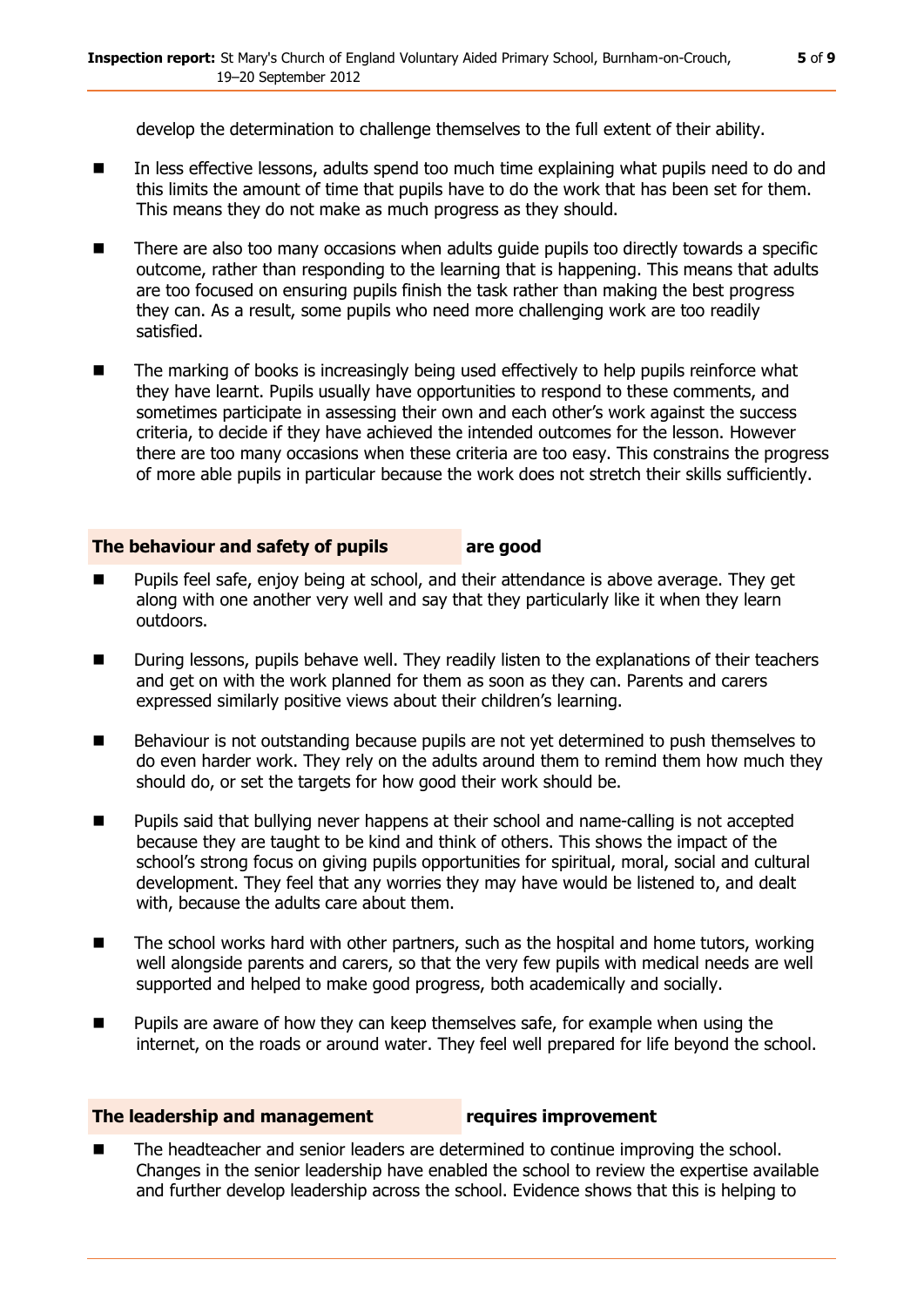improve the quality of teaching although this is at an early stage.

- Monitoring of the quality of teaching is increasingly systematic and ensures leaders have been able to recognise and resolve any marked weaknesses in teaching. While inadequate teaching has been tackled successfully, however, strategies to bring about further improvements and ensure consistently good teaching have been slow to have an impact.
- Data are used increasingly effectively to track different groups of pupils and identify which strategies are proving most helpful in speeding up their progress. Discussions about the progress pupils make are becoming more rigorous. As a result this is improving the school's ability to ensure all pupils have an equal opportunity to succeed.
- Training to develop new approaches to teaching writing has had most impact for teachers of older pupils. The benefits of this are now being extended to the younger pupils. The recent refinement of teaching programmes has ensured pupils are provided with interesting, realistic topics to base their work on. Links with schools overseas give pupils good opportunities for writing.
- The leadership of the Early Years Foundation Stage is good, providing clear routines and good teaching so that the youngest children settle into school quickly and make a good start in the Reception class.
- The local authority has supported the school in its efforts to improve the use of data to keep track of how well pupils are doing, through training courses. They have also worked in partnership with the school to review the curriculum and develop strategies to improve the quality of teaching.

#### ■ The governance of the school:

- requires improvement because actions to tackle the underperformance of some groups of pupils and improve teaching have taken too long to have a significant impact
- $-$  increasingly has an accurate understanding of the data and makes visits to see how well the school is doing
- $-$  is determined to ensure that the additional financial resources available to the school are closely targeted on the pupils they are intended to support.
- **Procedures and arrangements for keeping pupils safe meet requirements. The school makes** sure pupils have good opportunities to learn how to keep themselves safe. Staff receive regular training on different aspects of bullying.
- Parents were highly positive about their children's experience of school and feel that they are well informed about how well their children are doing. They say that teachers are helpful if they have any concerns.
- Leaders make sure that wider aspects of learning are well promoted, for example through learning outdoors and through links with schools and pupils in other countries. Alongside the links with the church, this helps pupils to understand those who may have different beliefs and lifestyles to their own.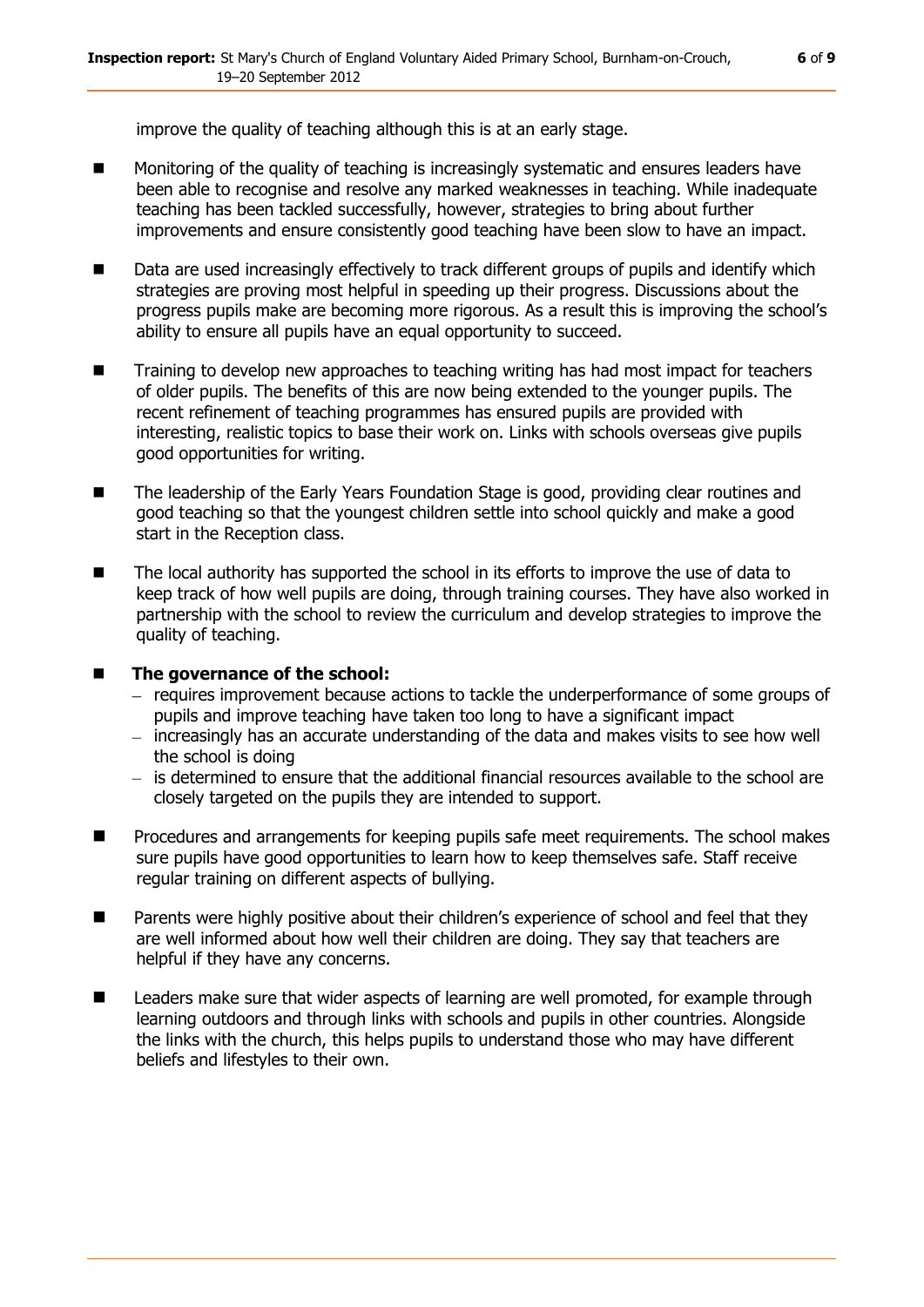## **What inspection judgements mean**

| <b>School</b> |                                |                                                                                                                                                                                                                                                                                                                                                                         |
|---------------|--------------------------------|-------------------------------------------------------------------------------------------------------------------------------------------------------------------------------------------------------------------------------------------------------------------------------------------------------------------------------------------------------------------------|
| Grade         | <b>Judgement</b>               | <b>Description</b>                                                                                                                                                                                                                                                                                                                                                      |
| Grade 1       | Outstanding                    | An outstanding school is highly effective in delivering outcomes<br>that provide exceptionally well for all its pupils' needs. This<br>ensures that pupils are very well equipped for the next stage of<br>their education, training or employment.                                                                                                                     |
| Grade 2       | Good                           | A good school is effective in delivering outcomes that provide<br>well for all its pupils' needs. Pupils are well prepared for the next<br>stage of their education, training or employment.                                                                                                                                                                            |
| Grade 3       | Requires<br><i>improvement</i> | A school that requires improvement is not yet a good school, but it<br>is not inadequate. This school will receive a full inspection within<br>24 months from the date of this inspection.                                                                                                                                                                              |
| Grade 4       | Inadequate                     | A school that has serious weaknesses is inadequate overall and<br>requires significant improvement but leadership and management<br>are judged to be Grade 3 or better. This school will receive<br>regular monitoring by Ofsted inspectors.                                                                                                                            |
|               |                                | A school that requires special measures is one where the school<br>is failing to give its pupils an acceptable standard of education<br>and the school's leaders, managers or governors have not<br>demonstrated that they have the capacity to secure the<br>necessary improvement in the school. This school will receive<br>regular monitoring by Ofsted inspectors. |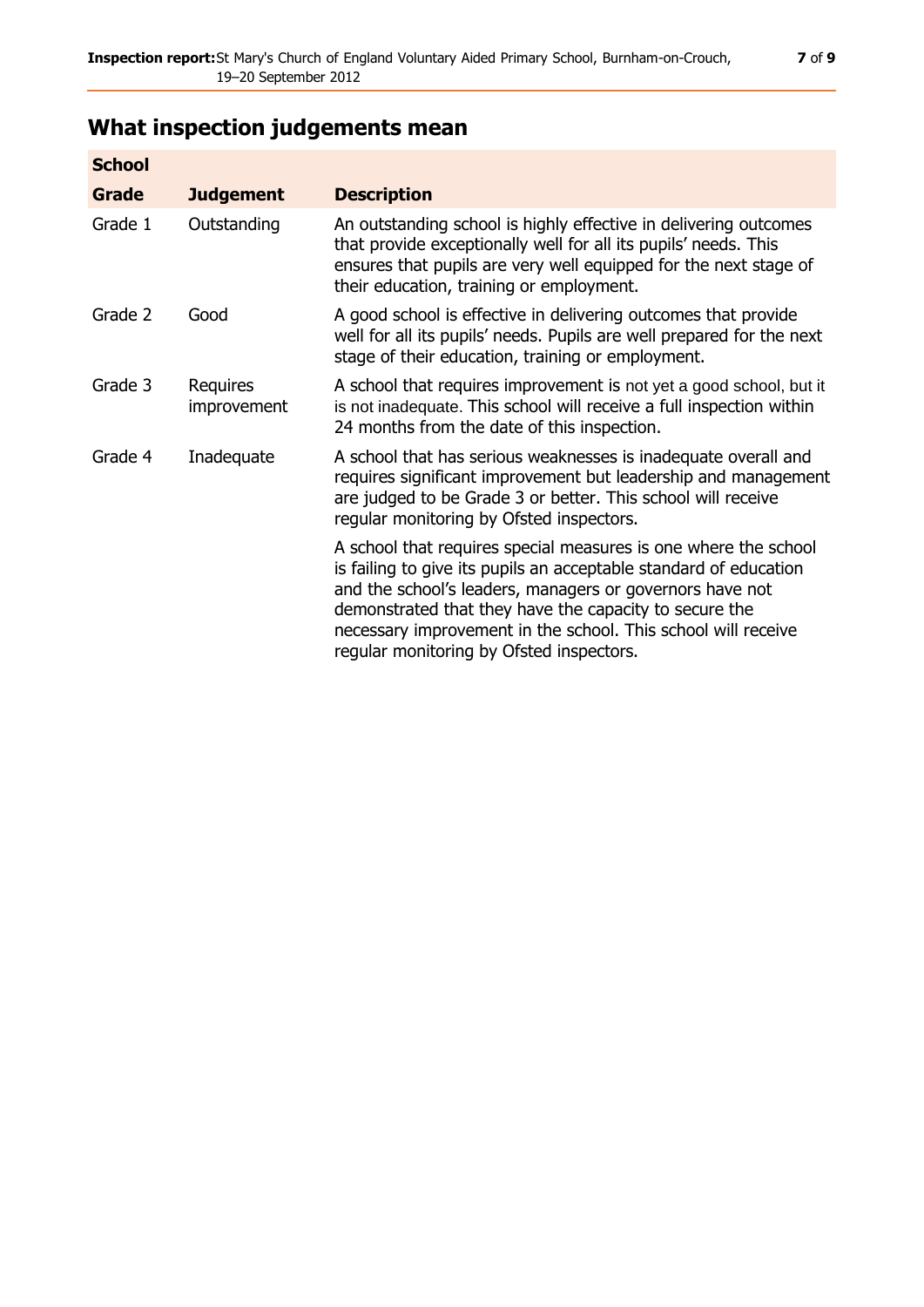### **School details**

| Unique reference number  | 115159 |
|--------------------------|--------|
| <b>Local authority</b>   | Essex  |
| <b>Inspection number</b> | 401496 |

This inspection of the school was carried out under section 5 of the Education Act 2005.

| <b>Type of school</b>                      | Primary                             |
|--------------------------------------------|-------------------------------------|
| <b>School category</b>                     | Voluntary aided                     |
| Age range of pupils                        | $04 - 11$                           |
| <b>Gender of pupils</b>                    | Mixed                               |
| <b>Number of pupils on the school roll</b> | 169                                 |
| <b>Appropriate authority</b>               | The governing body                  |
| <b>Chair</b>                               | Julie Barwick                       |
| <b>Headteacher</b>                         | Geraldine Denham-Hale               |
| Date of previous school inspection         | 08 March 2010                       |
| <b>Telephone number</b>                    | 01621 782626                        |
| <b>Fax number</b>                          | 01621 782626                        |
| <b>Email address</b>                       | admin@st-marys-burnham.essex.sch.uk |